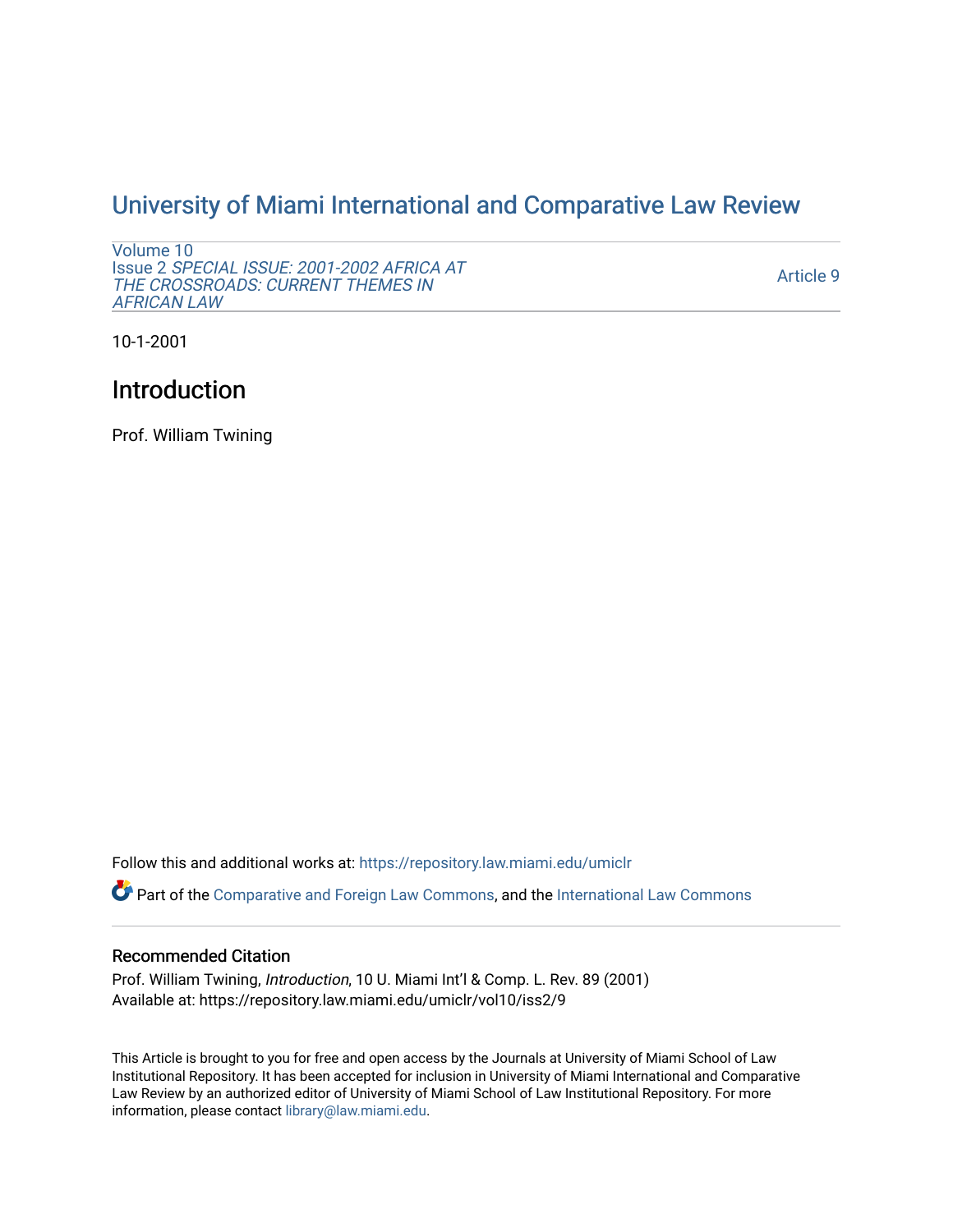## **IV. THE RULE OF LAW IN AFRICA INTRODUCTION William Twining\***

The phrase "Rule of Law" has recently been the subject of a resurgence of interest, particularly as a key element in the broader and even more seductive phrase "good governance, human rights and democracy," the mantra of "the Washington consensus" and Western aid to poorer nations. "The Rule of Law" can be interpreted in a variety of ways and from a variety of perspectives. The three contributions in this section reflect aspects of this diversity. They deal in turn with an analysis of broad trends and patterns in the structure of modern African constitutions; a case study of the politics behind the Nigerian Constitution of **1963** (the first Republican Constitution), which among other things gave the executive greater power over the judiciary; and third, an account of the depiction of law in fiction **by** African writers in the 1970s and 1980s. Each article is quite different in reach, focus and style, yet each shows a concern with the tension between perceptions of law as a constraint on arbitrary power and of law as an instrument of power, which may itself be repressive and arbitrary.

In the first article in this section, Dr. Akin Alao gives a detailed account of the political background to the changes made **by** the first Republican Constitution of Nigeria in **1963.** The **1963** Constitution severed remaining constitutional ties with the colonial power (creation of Republic, abolition of appeals to the Privy Council), bolstered the power of the Federal Executive, especially in relation to the judiciary, and attempted to strengthen a fragile Federation in a huge and diverse country. The 1963 regime ended with a military coup in 1966. The failure of this attempt to build a strong Federal structure, according to Akin Alao, "was a result of the zero-sum-game politics, which was compounded by a winner-takes-all strategy." Alao's article appears to converge on the point that a country characterized by regional, ethnic, or religious diversity is likely to fare better under a proportional, parliamentary, federal system than a majoritarian, presidential, unitary one. This argument might be heeded in many countries, not only in Africa, always bearing in mind that fundamental cleavages cannot be resolved by constitutional design alone.

The first article in this section is broadly concerned with constitutional design from a "top down" point of view. The second article adopts a different perspective. Drawing eclectically on ideas derived from American critical legal studies and the related, but separate, law and literature movement, Emmanuel Yewah draws attention to the

<sup>\*</sup> Quain Professor of Jurisprudence- University College of London, Fellow of the British Academy and Visiting Professor at the University of Miami School of Law